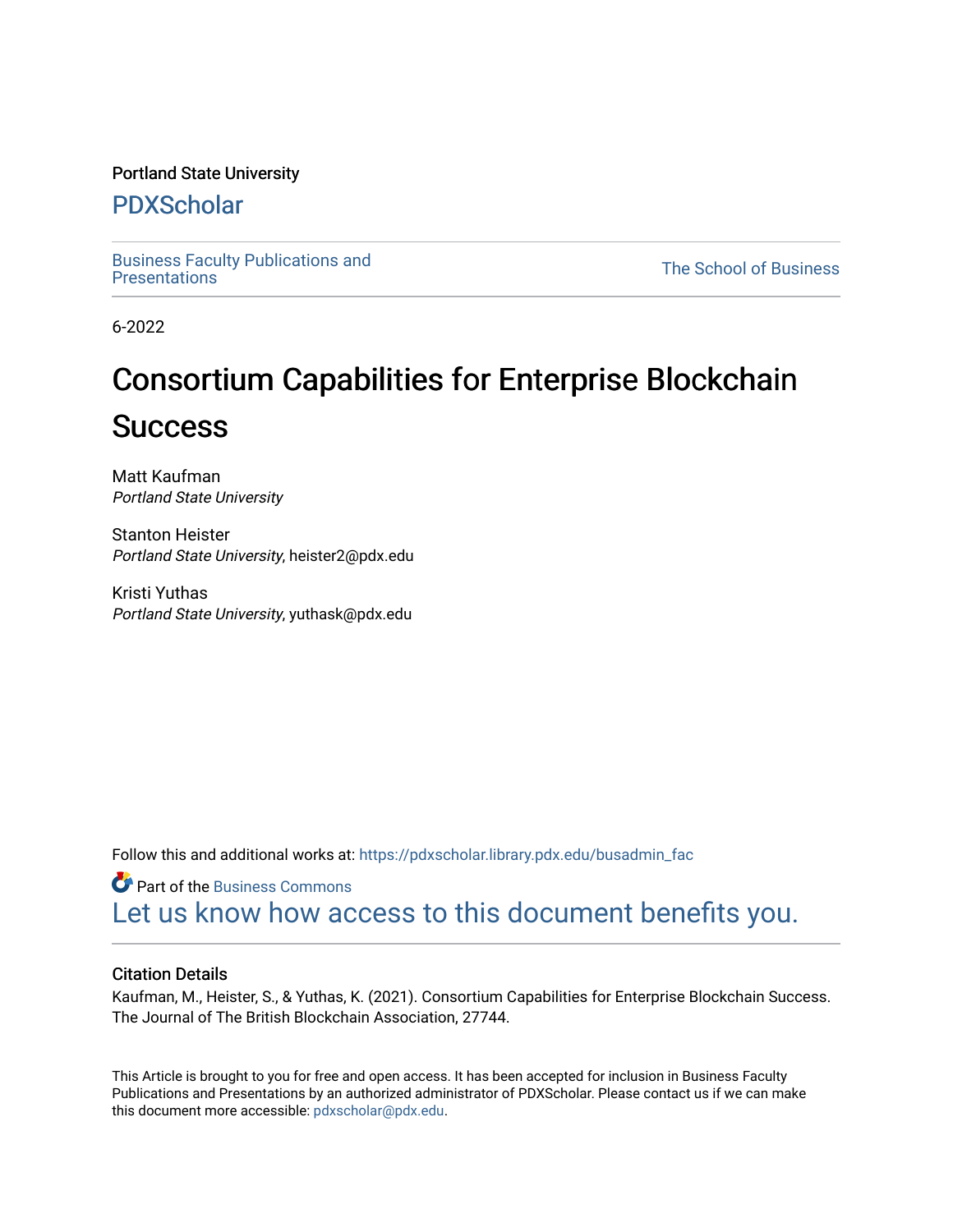

# PEER Reviewed RESEARCH

**a** OPEN ACCESS ISSN Online: 2516-3957 ISSN Print: 2516-3949 https://doi.org/10.31585/jbba-4-2-(4)2021

# **Consortium Capabilities for Enterprise Blockchain Success**

Matt Kaufman, Stanton Heister, Kristi Yuthas Portland State University, USA

**Correspondence:** matthew.kaufman@pdx.edu **Received:** 14 May 2021 **Accepted:** 1 August 2021 **Published:** 24 August 2021

#### **Abstract**

Enterprise blockchain projects have great promise. They can cut costs and promote efficiency through disintermediation, increase transparency for tracking intercompany transactions, expand knowledge through consortia databases, and improve workflows through shared business processes. Despite its potential, blockchain technology has failed to produce promised benefits for enterprise networks. While the underlying technology has advanced rapidly, managerial capabilities needed to form and manage blockchain consortia have lagged, and as a result, few consortia have succeeded. This chapter reviews the extant literature on blockchain consortia and provides a framework that identifies (1) foundational conditions that precede effective consortium formation, (2) capabilities required for effective consortium functioning and evolution, and (3) partner and ecosystem-level outcomes associated with successful blockchain projects.

**Keywords:** *enterprise blockchain, blockchain consortium, blockchain consortia, strategic capabilities, success factors* **JEL Classifications:** *M15 IT Management*

#### **1. Introduction**

Blockchain technology has the potential to fundamentally change the way businesses collaborate and to solve business problems in ways not previously possible [1, 2, 3]. Promised benefits include streamlined processes, cost savings, risk reduction, and improved stakeholder relationships [4]. Despite its potential, the technology has not been widely adopted and early adopters have encountered problems and challenges [5]. While the underlying information technology continues to advance rapidly, the development of business capabilities necessary for creating and capturing value continue to lag [6]. This is particularly true for consortium blockchain solutions, which require the formation and governance of cooperative networks [7].

Consortium blockchains are interorganisational systems that enable organisations to integrate their business operations and data [8]. For such systems, the organisational component is critical because people, their ideas, and decision-making processes are all affected [9]. Networks of organisations and associated business workflows span supply chains or industries, and in some cases, external stakeholders [10]. Participants may include trading partners along supply chains that serve a shared base of end customers; they may be made up of competitors operating in the same industry sector; they may include a mix of public and private firms. Although participating organisations vary, the hallmark of consortia is that the partners collaborate to solve shared problems [11].

Blockchain projects require a broader range of business capabilities than do typical enterprise alliances [6]. Blockchain consortia are complex organisational arrangements where

partners must collaborate on the purpose, operations, and desired outcomes of the project, which represent a new way of organising interfirm collaboration [1]. Member firms, and the consortium as a whole, must possess a variety of skills and attitudes. Because blockchain is typically treated as a technology problem, the business capabilities required for successful consortia are not widely recognised or discussed. While scholarly literature is beginning to emerge, it focuses primarily on technological issues and ignores or minimises organisational complexities [5, 12, 13].

In the remainder of this chapter, we review the extant literature on blockchain consortia and examine the capabilities needed for the successful formation and management of these solutions. Although several studies touch on consortium governance, we note a significant gap in research addressing criteria associated with consortium effectiveness. We build upon academic research and trade literature to propose a framework that identifies (1) foundational conditions that precede effective consortium formation, (2) capabilities required for effective consortium functioning and evolution, and (3) partner and ecosystem-level outcomes associated with successful blockchain projects. We believe that the ability to effectively form and manage blockchain consortia plays an important role in promoting value co-creation and capture and in supporting innovation. By presenting a framework based on systematic research, our aim is to contribute to these objectives.

#### **2. Literature Review**

To summarise current studies focused on blockchain consortia, we conducted a systematic literature review using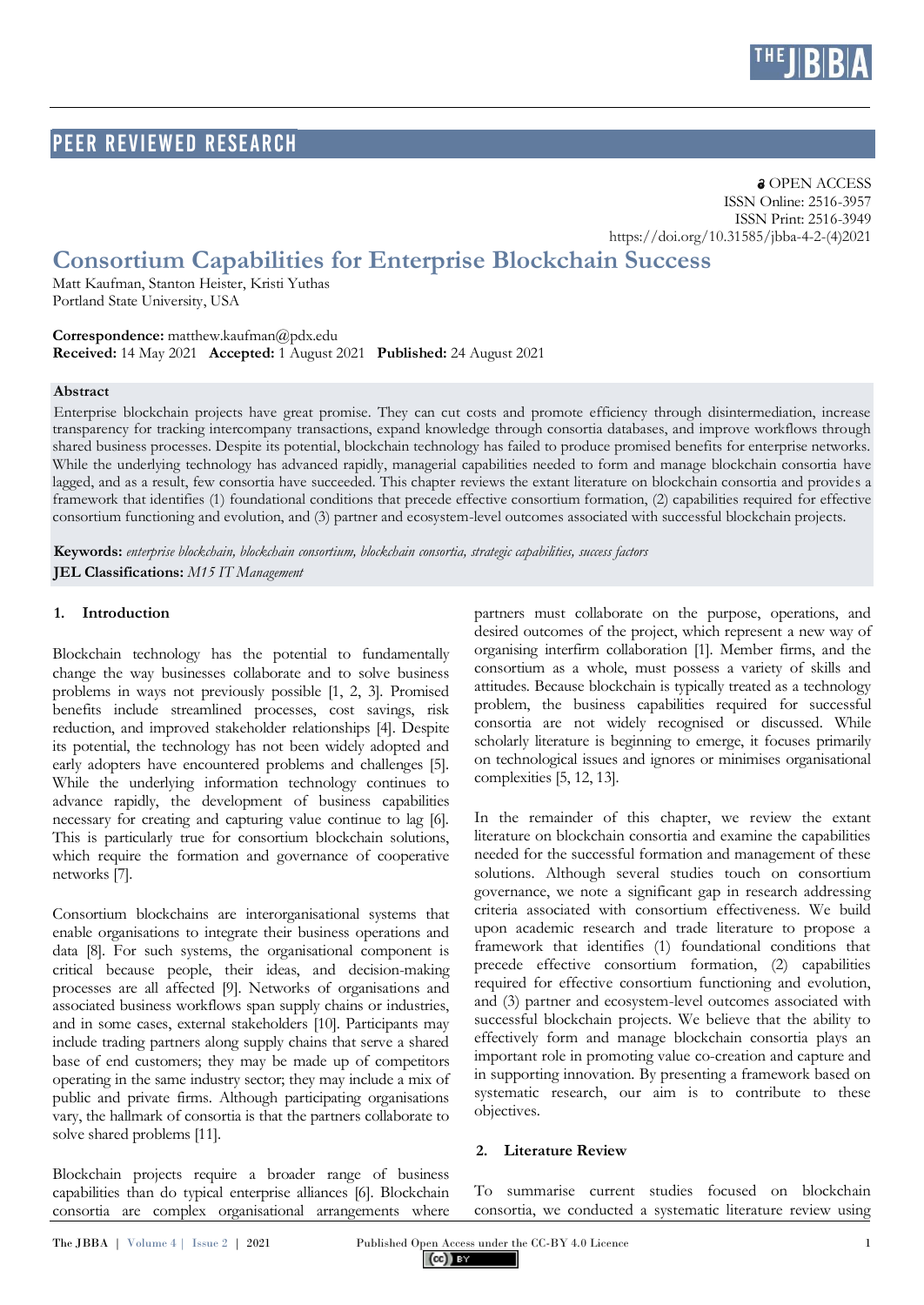

the Web of Science academic database in June 2021. To ensure the broadest possible coverage, our search includes results for: enterprise blockchain or blockchain consortia or blockchain consortium. No date restrictions were used to ensure comprehensive results. Two important trends emerge from the 425 papers returned.

First, enterprise blockchain and blockchain consortia are a relatively new and quickly growing area of study. Results span an approximately four-year period, with the earliest published in July 2017 and the latest scheduled for publication in August 2021. Seven papers included in the results were published in 2017, while 135 (32% of the total) were published or available for early access during the first half of 2021.

| 156<br><b>COMPUTER SCIENCE INFORMATION</b><br><b>SYSTEMS</b> | 40<br><b>COMPUTER SCIENCE THEORY</b><br><b>METHODS</b>                     | 21<br><b>MANAGEMENT</b>                                       | 15<br><b>BUSINESS</b><br><b>FINANCE</b>                                             | 15                                                                        | <b>INFORMATION</b><br><b>SCIENCE</b><br>LIBRARY<br><b>SCIENCE</b> |                                          | 14<br><b>GREEN</b><br><b>SUSTAINABLE</b><br><b>SCIENCE</b><br><b>TECHNOLOGY</b> |  |
|--------------------------------------------------------------|----------------------------------------------------------------------------|---------------------------------------------------------------|-------------------------------------------------------------------------------------|---------------------------------------------------------------------------|-------------------------------------------------------------------|------------------------------------------|---------------------------------------------------------------------------------|--|
| 120<br><b>TELECOMMUNICATIONS</b>                             | 37<br><b>ENGINEERING INDUSTRIAL</b>                                        | 18<br><b>ENGINEERING</b><br><b>MANUFACTURING</b>              | 13<br>13<br><b>AUTOMATIO</b><br><b>CONTROL</b>                                      | 13<br>ENVIRONME<br><b>OPERATION:</b><br><b>STUDIES</b><br><b>RESEARCH</b> |                                                                   | 12<br><b>INSTRUME</b><br><b>INSTRUME</b> |                                                                                 |  |
|                                                              | 33                                                                         | 17<br><b>COMPUTER SCIENCE</b><br><b>HARDWARE ARCHITECTURE</b> | <b>SYSTEMS</b>                                                                      |                                                                           | <b>MANAGEMEN</b><br><b>SCIENCE</b>                                |                                          |                                                                                 |  |
| 117<br><b>ENGINEERING ELECTRICAL ELECTRONIC</b>              | <b>COMPUTER SCIENCE</b><br><b>INTERDISCIPLINARY</b><br><b>APPLICATIONS</b> | 16<br><b>BUSINESS</b>                                         | 11<br><b>COMPUTER</b><br><b>SCIENCE</b><br><b>ARTIFICIAL</b><br><b>INTELLIGENCE</b> | 11                                                                        | <b>MULTIDISCIPLIN</b><br><b>SCIENCES</b>                          |                                          | 10<br><b>ENERGY</b><br><b>FUELS</b>                                             |  |
|                                                              | 24<br><b>COMPUTER SCIENCE SOFTWARE</b><br><b>ENGINEERING</b>               | 16<br><b>ENVIRONMENTAL</b><br><b>SCIENCES</b>                 | 11<br><b>ENGINEERING</b><br><b>MULTIDISCIPLINA</b>                                  | 10<br><b>CHEMISTRY</b><br><b>ANALYTICAL</b>                               |                                                                   | 10<br>LAW                                |                                                                                 |  |

*Figure 1: Web of Science Search Results by Discipline.*

Second, enterprise blockchain and blockchain consortia are of interest to a diverse set of academic disciplines. Figure 1 aggregates search results into a visualisation comparing the number of results returned by discipline. The chart highlights the extent to which enterprise blockchain concepts are largely studied within disciplines that solve technical challenges preventing adoption and widespread use. A review of the results for various subdisciplines associated with computer science, telecommunications, engineering, and other hard science disciplines show rapid progress on technical challenges preventing adoption. While interesting and important, these findings are not the focus of this chapter.

Instead, we focus on the social and governance challenges that must be overcome to establish enterprise blockchains as a tool for strategic value creation. As such, we highlight the 71 results returned for various socialscience subdisciplines associated with business, management, finance, information science, operations, and law for additional analysis.<sup>1</sup> Each of these articles was reviewed and categorised according to the paper's motivation and contribution. In all, we identified seven article categories.

Table 1: Analysis of Literature Results by Category

| <b>Topic of Article</b>                           | Count | Percent $(\% )$ |  |  |
|---------------------------------------------------|-------|-----------------|--|--|
| Applications                                      | 39    | 55              |  |  |
| Technical overview/proof of concept               |       | 13              |  |  |
| Adoption challenges/<br>determinants/consequences |       | 10              |  |  |
| Privacy/security/regulation                       | 6     |                 |  |  |
| Cryptocurrency                                    | 3     |                 |  |  |
| Literature review                                 | 3     |                 |  |  |
| Consortium formation and                          |       |                 |  |  |
| governance                                        |       |                 |  |  |
| Total                                             |       |                 |  |  |

**Web of Science Subdisciplines Included:** Business, Finance, Information Science, Law, Management, and Operations.

Table 1 presents our categorisation of the motivation and contribution of papers selected for further analysis. The most common type of paper included within the subset is the application of blockchain technology to a specific task or market. Such articles make up 55% of the total. Each of these papers discusses how the application of blockchain technology could reduce cost or improve performance within a specific setting. Highly cited examples include the description of benefits to blockchain adoption in supply to blockchain adoption in supply chain/manufacturing [14, 15, 16, 17], accounting/auditing [15, 18], financial services [19, 20], healthcare [21, 22, 23, 24], and utility markets [25]. While these papers make significant contributions to the general understanding and proliferation of blockchain technology, they do not focus on the unique challenges involved in consortium formation and governance.

The second most common type of paper included within the subset is a technical overview or proof of concept for a specific improvement to the blockchain ecosystem. Such articles make up 22% of those selected for additional analysis. Examples include summaries of technical developments in certain areas or within the blockchain ecosystem as a whole [26, 27], security/privacy [28, 29, 30], latency [31], error management [32], and consensus mechanisms [33, 34]. Technological issues have long concerned companies exploring blockchain adoption. Firms need to know that the solutions they invest in will continue to meet their needs over time. Such contributions help to overcome technical challenges within the blockchain ecosystem but do not focus on challenges related to consortium formation and governance.

Other categories within the identified subset include analyses of challenges, determinants, or consequences of blockchain adoption (10%) [35, 36, 37]; discussion of privacy, security, or regulatory challenges (8%) [38, 39, 40, 41]; a focus on cryptocurrency  $(4\%)$  [42, 43]; or literature reviews  $(4\%)$  [44, 45]. A final category includes papers that explicitly deal with the primary focus of this chapter: challenges related to consortium formation and governance (6%). As this category contains studies related to the primary concerns of this chapter, we will briefly summarise relevant examples.

 $\overline{a}$ 

 $(cc)$  BY

 $1$ . The three articles excluded from further analysis include an introduction to a special issue, in one, and two other articles in which the study of blockchain technology was not a primary focus.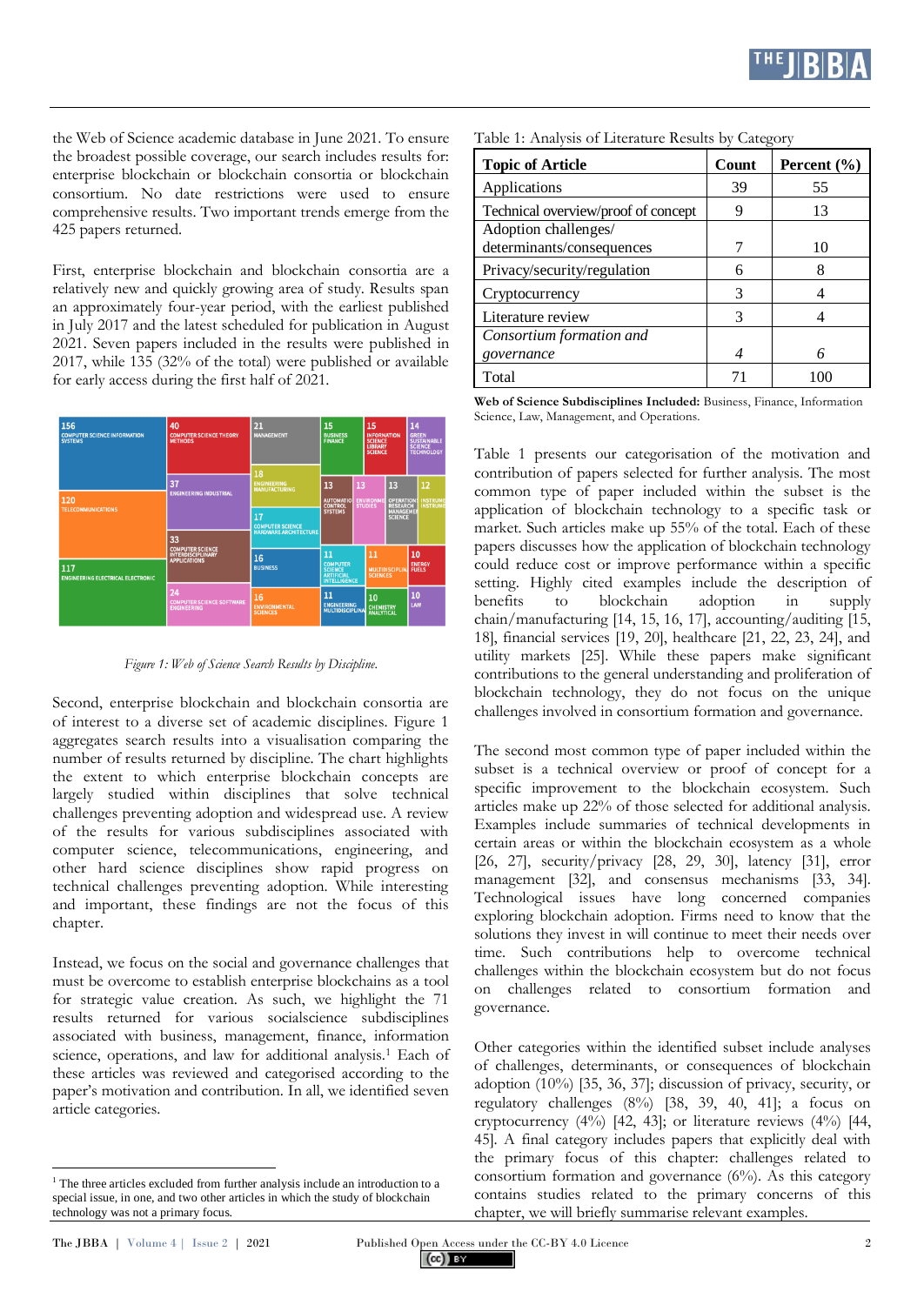

Lacity [46] uses a series of cases to propose a set of questions organisations should consider when considering enterprise blockchain applications. The author provides an overview of circumstances where blockchain is preferable to other database solutions, and notes a variety of resources that could be used to develop viable solutions. Resources discussed include relevant standards, regulatory considerations, and shared governance models.

Zavolokina et al. [47] highlight trust, collaboration, and regulatory compliance as key inputs for blockchain consortium success. Their case analysis suggests a set of strategies that include initial membership of non-competing organisations, infrastructure/public benefits, and separate short- and long-term priorities.

Nathan and Jacobs [48] provide a brief overview of consortium strategy considerations alongside a discussion of blockchain applications in financial services. They emphasize the need for an overarching vision or strategy to guide consortium formation, membership criteria, technology supported, governance process, data management, and regulatory concerns. While discussion of each topic within the paper is of limited depth, each of the topics raised is important topics for future research and development.

Finally, Schwabe [49] examines the unique role public agencies can play within blockchain consortia. While the paper does not explicitly focus on consortium formation and governance, it does emphasise the need for data access, user trust, and data quality. Mechanisms for achieving those goals beyond public agency participation are not discussed.

#### **3. Consortium Capabilities Framework**

While technology continues to advance, the organisational factors that drive enterprise blockchain success need additional attention. Blockchains span technical, functional, social, and legal boundaries within business [50]. Consortia must harmonise diverse stakeholder views within companies and across the broader network in order to be successful [51]. As a result, blockchain solutions require consortium partners to share information and coordinate in new ways.

Process coordination and data sharing across organisations is an entirely new way of doing business for some participants [52, 53, 54]. Hurder [55] describes blockchain platforms as economic systems: "Blockchain-based consortia allow enterprises to share, buy, and sell valuable data and use that pooled data to create new goods and services which can then be monetized." The paper notes network effects that result from the number of partners in an ecosystem, driving growth in value as more members are added to the consortium network and as costs can be spread among them [55]. Despite the potential for such benefits, forming and operating consortia may require members to accept agreements that challenge long-held belief systems or underlying business models [56]. Such collaboration may require changes to

workflows, business models, and corporate strategy at the highest level [46]. It demands strategic, organisational, and market coordination that is able to address all stakeholder interests [57].

The success of an enterprise blockchain project relies on the effective creation and management of consortia. This requires certain enabling conditions to be present prior to consortium formation and for the consortium to possess a number of core capabilities that enable it to effectively organise and govern activity [47]. Business leaders understand the potential benefits to blockchain consortia but remain concerned with issues around "co-opetition," or partnering with competitors or pseudo-competitors, even though such collaboration is critical [1, 50]. When collaboratively developed and managed, a consortium is positioned to benefit individual partners and the broader ecosystem [47]. When they are not, the blockchain project will likely fail to deliver anticipated benefits. Despite the importance of coordination and planning, Naqvi and Hussain [58] find that many projects fail to use high-quality evidence and critical appraisal to evaluate projects before they are implemented or after they are in operation.



*Figure 2: Consortium Capabilities Framework.*

Figure 2 depicts a blockchain consortium capabilities framework that describes inputs, processes, and outputs associated with successful consortia. Partner-level factors are lightly shaded. Consortium-level factors are darkly shaded. *Conditions for success* are inputs and necessary antecedents to effective blockchain consortia. These conditions primarily refer to the blockchain's promise for addressing problems shared by the consortia, or factors driving member buy-in and fitness for participation. *Consortium capabilities* are processes or capabilities possessed by the consortium as a whole. Collectively, consortium participants must have the capacity to assess current functions and resources, govern the consortium effectively, maintain technological strengths, and act strategically to ensure the long-term effectiveness of the consortium. *Outputs* include intermediate and long-term performance improvements and value creation for both individual participants and the consortium as a whole.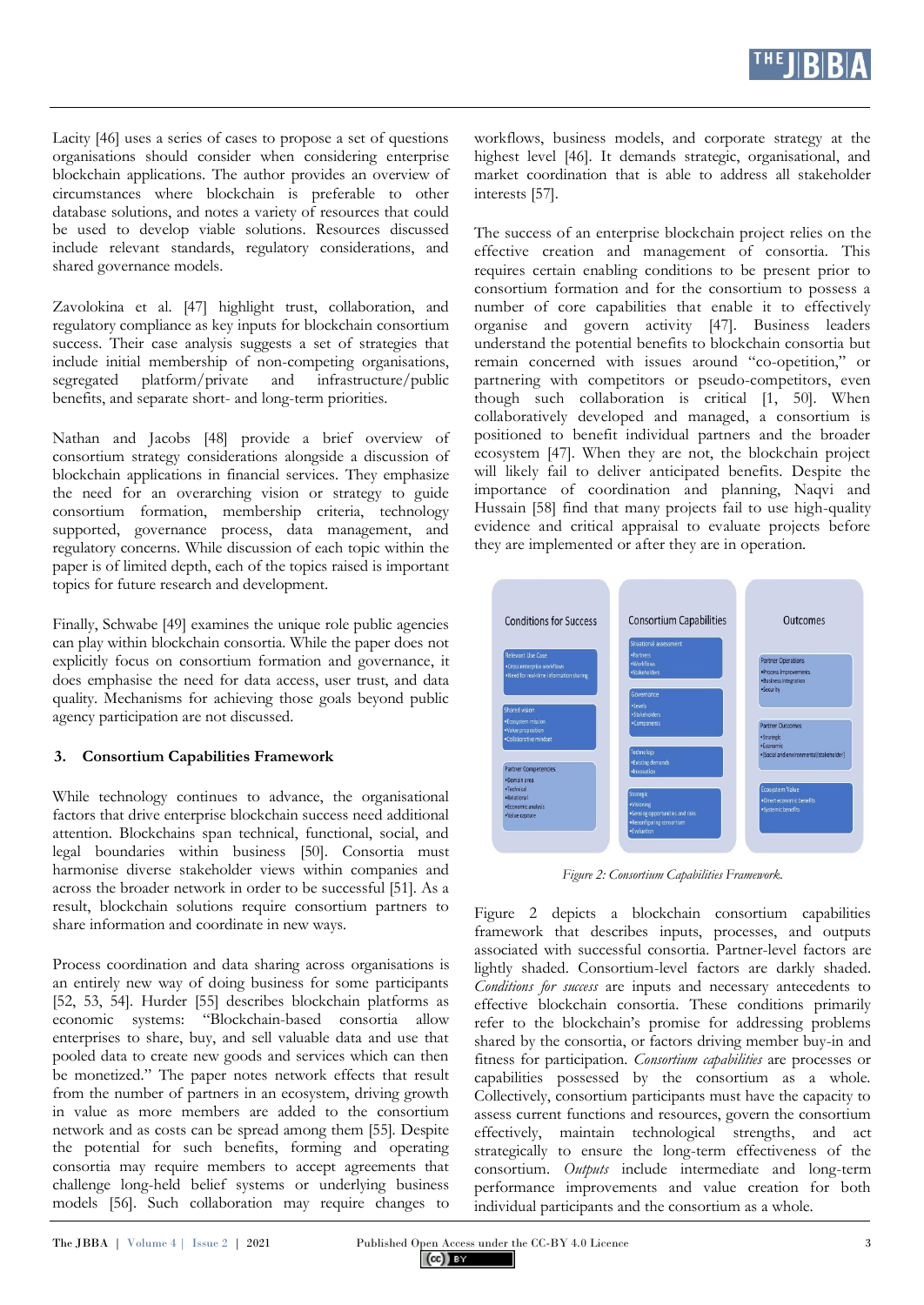

#### **3.1. Conditions for Success**

The first section of the framework outlines the initial conditions necessary to form successful consortia. These conditions should be present or be developed before the consortium partnership is formalised. They include both consortium-level and individual-partner-level capabilities. A proposed use case should be one where a traditional system is not well-suited, blockchain offers superior performance, and initial participants share a vision for what the consortium can accomplish. Individual partners joining the consortium should possess or build the technical and administrative capabilities that will be needed to participate in and benefit from the network.

## **3.1.1 Relevant Use Case**

The success of a blockchain solution rests on the development of an appropriate use case. There are many decision models for determining whether a particular use case can be best solved using blockchain. Wust and Gervais [59] suggest that a private permissioned blockchain is appropriate when the state of assets or agreements must be recorded by multiple, known parties and for which a trusted-third-party solution is unavailable or is more costly than a blockchain solution. PwC [60] adds the condition that transactions created by different participants are time-sensitive interactions, such that the ability to rapidly share information has business benefits. Naqvi and Hussein [58] through The Centre for Evidence Based Blockchain provide a more expansive analysis. They provide a comprehensive framework that can be used by organizations and consortia to anticipate and evaluate the probable outcomes of various blockchain use cases.

The existence of *cross-enterprise workflows* and multi-party transactions helps to develop a clear and relevant use case to drive successful adoption [61]. For example, supply chain consortia may include partners engaged in coordinated planning for material movement and handoffs or for shared regulatory compliance; finance industry consortia may share costs associated with customer verification and anti-money laundering requirements; cross-industry consortia may share scarce resources such as docking locations in a port or space inside a grain silo. The ability to share information in a validated, secure, and up-to-date format, or to automate actions through smart contracts, can create benefits for all parties [61].

The *need for real-time information sharing* presents a clear advantage for blockchain solutions. Traditional enterprise resource planning (ERP) and other enterprise systems do not share information easily, and in some sectors, rely on outdated electronic data interchange (EDI) systems or even on emailed spreadsheets [62]. This can result in delayed access to information, wasted time, and reconciliation difficulties due to error or fraud [63]. Blockchain systems allow partners to record, share, and aggregate data in real time. The result is greater visibility of activities and more immediate decisions.

#### **3.1.2 Shared Vision**

Prospective partners must have a shared vision for a blockchain project's purpose and benefits to attract the investment and commitment necessary for project success. Each individual participant may benefit differently, but the consortium must agree upon collective benefits from collaboration and share an understanding of how they will be realised through the blockchain network.

Participants need a shared *ecosystem mission*. This mission shapes the current and future contours and benefits for the jointly developed distributed system. Problems arise when a blockchain addresses important issues for its founding organisations but fails to provide the same level of benefit for future participants. This was a problem for the IBM Maersk Trade Lens blockchain as it sought to expand. German company Hapag-Lloyd would not join a consortium controlled by competitors Maersk and IBM until the platform made governance changes that benefitted the industry more broadly [64]. Ideally, consortia will be formed and they grow with a high-level ecosystem mission associated with transparency, security, provenance, and equality. While participants will have their own reasons for joining, the ecosystem as a whole should have a mission that supersedes the interests of a few powerful partners.

A positive *value proposition* for every blockchain participant is essential. Blockchain participation and its associated process and technological changes make the technology costly and risky. These investments must be outweighed by the value created and captured by every current and future blockchain participant. While each initial participant in a consortium must weigh its own costs and benefits, many fail to anticipate the return on investment for future members. In many cases, network effects are realised when the value of the network for an individual participant increases as the network grows [65], so it is important to anticipate the likely business case for those who might join in the future.

Blockchain requires a *collaborative mindset* in which value is generated through cooperation. Strategic positioning and strategic advantage are based on the philosophy that companies achieve long-term success when they consistently outperform competitors, but such thinking can be counterproductive for blockchain consortia. Many large companies participate in strategic alliances that are built on cooperation, or often more aptly "co-opetition," but these are often short-term collaborations among a small group of partners. Blockchain consortia typically have no predetermined endpoint and include tens, hundreds, or thousands of participants. Participants must collaborate to securely share processes, information, or other resources. Partners must govern the network in a manner agreeable to current and future participants. The World Economic Forum [66] states "it is critical to reach agreement on not just the initial value levers to be pursued by the ecosystem but also the longer-term vision to be pursued."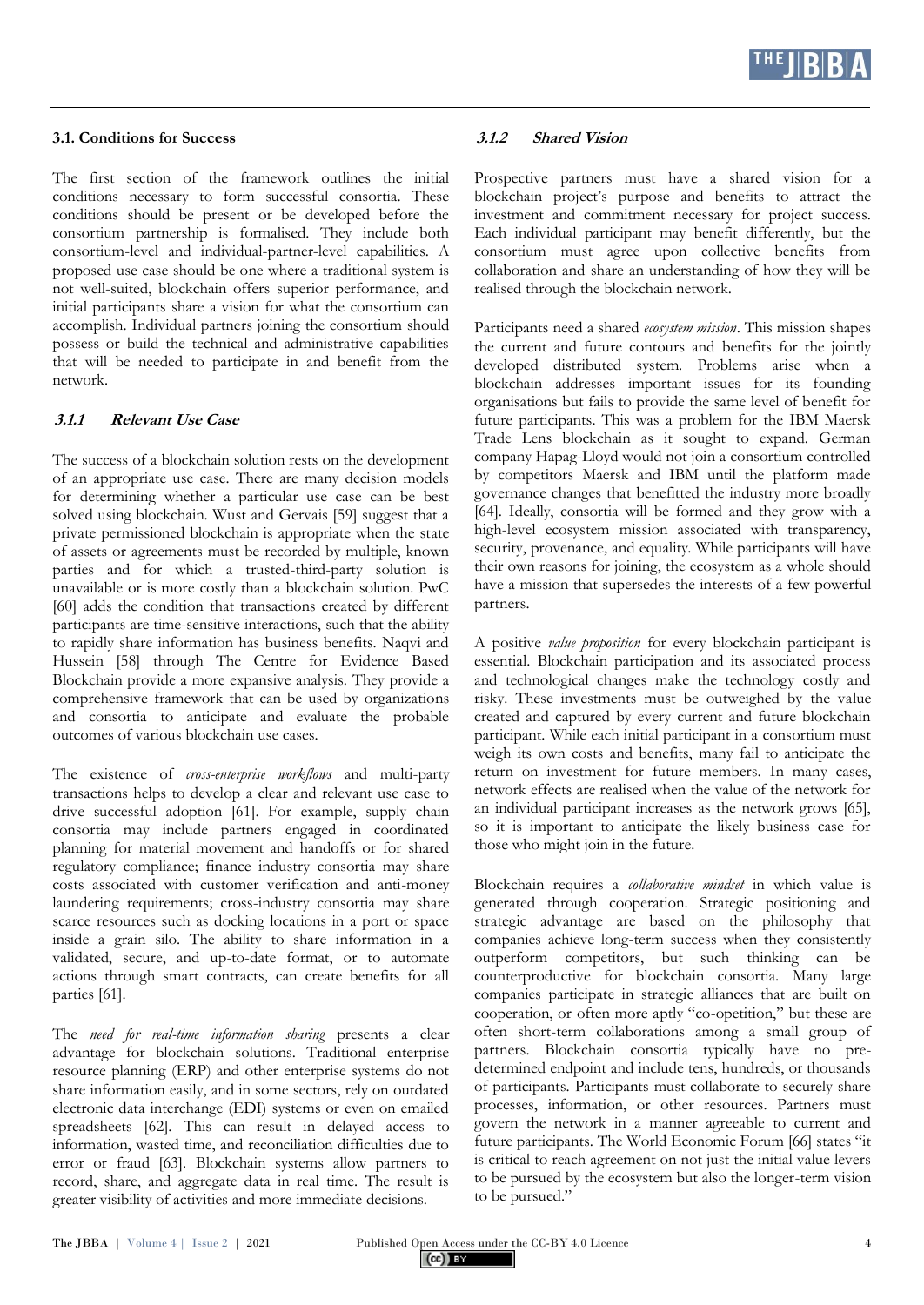

## **3.1.3 Partner Competencies**

Partners in a blockchain collaboration can benefit from a number of competencies required to develop and manage a consortium that generates value. Individual competencies will strongly influence whether the partner will achieve a return from blockchain investment. Further, individual partner success is instrumental in the success of the consortium.

Blockchain participants benefit from prior *domain area* knowledge and expertise related to the blockchain solution in development. Companies typically collaborate in areas where they are already subject matter experts, such as financial services for R3 or track and trace for FoodTrust. In some cases, however, companies explore blockchain solutions that extend beyond current expertise. TaxChain, for example, enables importers to validate trade certificates and the Plastic Bank provides a way for companies to provide evidence that they are achieving claimed sustainability goals. Although some of the partners in these blockchains have domain area expertise, others need to develop expertise in order to maximise potential value from the blockchain project.

Distributed technologies are new and require significant *technical* knowledge and development expertise in participating organisations. While many blockchain projects are guided by SaaS providers such as IBM and Accenture [67], participants typically need a level of blockchain competence in their IT functions. Information stored on the blockchain will flow to, or be compared with, information in the company's ERP and other systems. IT staff will need to integrate these systems appropriately. Control and permissioning of blockchain access must also be managed, and technologists will need processes for key assignment and management. Many firms will need blockchain-specific skills, such as the ability to manage a validator node and maintain consensus with other partners.

Technology staff may also need the ability to understand, test, modify, and create smart contracts or to oversee those functions. Pre-audited contract templates are increasingly available, and contract developers and auditors can be engaged for idiosyncratic contracts. High-level applications facilitate the creation and testing of smart contracts and the use of predeveloped code libraries or domain-specific apps. IT staff may be tasked with using these solutions.

*Relational* capabilities allow firms to establish and maintain beneficial relationships with partner organisations. Relationships enable a firm to access information and resources necessary for project success that would otherwise be unavailable. Blockchain consortia may include companies that have no prior relationships, or have a past history of ineffective partnership. Individual blockchain participants need to form relationships with transacting partners that enable collaboration in transaction processing and governance decisions. For partners with whom they will transact directly, firms also need the ability to collaborate on restructured business processes to accommodate effective blockchain innovation and use.

Blockchain projects have been described as mini-economies [11], which suggest a need for platform-level *economic analysis*. Participants in these projects contribute numerous resources to system development and maintenance. Firms need the ability to evaluate the economic benefits associated with these investments. These systems are often designed to reduce inefficiencies and smooth frictions in marketplace interactions [68]. Their economic benefits may flow from coordination, the ability to immediately and economically share information, the ability to ensure execution and manage risk through smart contracts and control, and the ability to maintain data and regulate permissions.

Blockchain solutions provide numerous opportunities for value creation and *value capture* by consortia members [6]. Operational benefits from enterprise blockchains include reduced costs through disintermediation or enhanced reconciliation, improved processes through enhanced coordination and information sharing, and reduced counterparty risks. These solutions create opportunities for new sources of competitive advantage through the development of new products, processes, or business models. Companies with the capacity to sense and seize these opportunities will need to reconfigure their organisations in order to capitalise on them. Successful firms will be poised to extract value from their participation in enterprise blockchain consortia. Participants will also gain competencies that enable them to capitalise upon future blockchain projects should the opportunity arise.

# **3.2 Consortium Capabilities**

Consortium capabilities are necessary competences for a consortium to survive, evolve, and continue to produce value for its members. These competencies exist at the consortium level rather than at the individual participant level. Some consortia are structured as stand-alone entities while others take the form of alliances between independent partners. No matter the structure, the consortium will need capabilities that differ from those of the individual partners. Participants possess diverse capabilities and differentially contribute to consortium success. Each organisation will have its own strategic expertise but will also benefit from consortium capabilities distributed across the network.

#### **3.2.1 Situational Assessment**

Situational assessment is an ability to monitor and assess the resources, assets, and other benefits possessed by or available to consortium participants. Because the framework addresses the consortium's strategic, technical, and governance capabilities separately, the focus here is on consortium operations. A consortium needs to regularly assess its resources and whether they are consistent with day-to-day needs. Resources include financial contributions by partners or generated by the consortium, the technology currently possessed, data owned and controlled, human resources dedicated to consortium operations, brand or reputation, relationships between the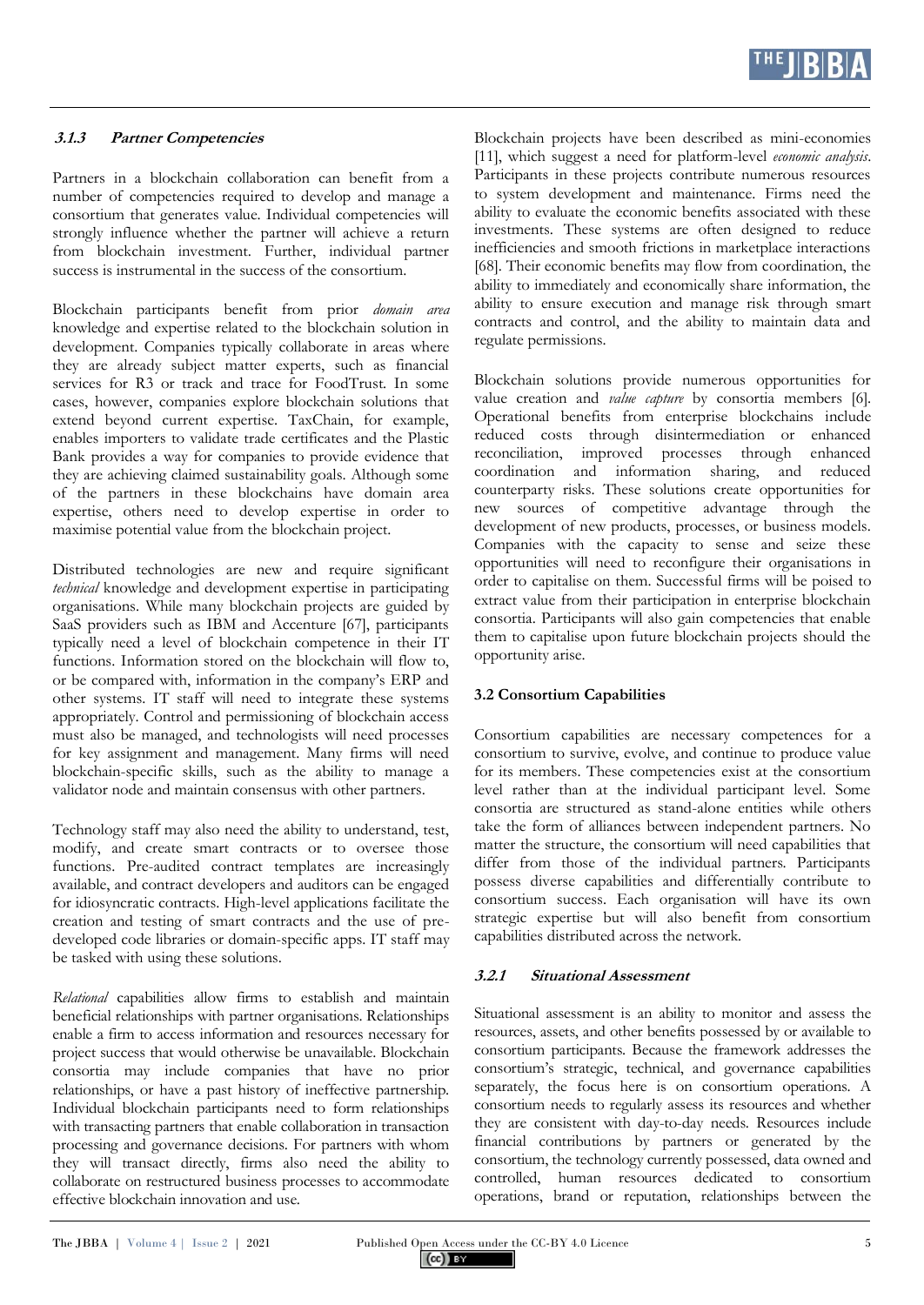

consortium and outsiders such as regulators or potential technology providers, and other tangible and intangible assets that could be used to create value.

Assessments will also examine current *partners* and their level of commitment to the consortium – including their ongoing commitment and support for the consortium's current and strategic goals. A consortium should monitor its ability to cultivate potential partners, attract new partners, and retain existing partners. As appropriate, the consortium might also assess the degree to which it is successful in attracting highprofile partners and partners that possess specific desired capabilities or resources.

Regular documentation and assessment of *workflows* is another opportunity to provide value. As partners move into and out of roles and committees, they will need to understand how the day-to-day work of the consortium is accomplished. Workflows associated with partner relationships should be documented and shared at the consortium level, as shared IoT and communications standards and workflows increase the consortium's value to partners [61]. A full shared knowledge base of past, present, and planned workflows can also be valuable.

Regular assessment of *external actors'* needs and expectations from a consortium is also important. All actors that affect or are affected by the consortium's operations should be identified, with inputs and impacts regularly evaluated. Examples include governing bodies, standards organisations, tax and customs authorities, financing organisations, nonpartner suppliers and customers of the consortium, and media. Regular and thorough situational assessment and communication of this information among consortium partners lays the groundwork for ongoing work around strategy and governance.

#### **3.2.2 Governance**

Effective governance is perhaps the most foundational element in blockchain success. Managing governance among a group of partners can prove challenging as enterprises will differ in their priorities, profit and loss models, and business processes [69]. Aligning standards, designing consistent codes of conduct across industries, and ensuring stakeholders of all sizes have input [70]. Successful governance should encourage the continued development of industry standards, formal business processes, and other best practices.

However, governance is an expansive topic and there continue to be misconceptions about the core concept. Allen and Berg [71] argue that "blockchain governance relates to the way decisions are made, not the decisions themselves – who chooses and how choices are made, rather than what is chosen." Successful consortia require endogenous and exogenous governance mechanisms [71]. Endogenous governance refers to consensus mechanisms and other control procedures built into blockchain platforms. Exogenous governance refers to formal and informal agreements about the network itself, such as processes for admitting new participants or voting on platform changes. Tasca and Tessone [72] also recognise external factors affecting governance, including regulatory frameworks and industry policies. Van Pelt et al. [73] describe three layers of governance: on-chain protocol, which refers to rules encoded in the platform; offchain development, which refers to the real-world processes related to governance of the protocol; and off-chain community, which refers to how the broader community defines and is tied to the blockchain.

Blockchain networks have many *stakeholders*, who pursue unique outcomes through participation in blockchain consortia. Governance helps coordinate the rights, responsibilities, actions, and incentives of diverse stakeholders with the overarching goal of network survival and growth. Blockchain governance agreements have the potential to support or even replace traditional forms of corporate governance such as legal contracts or behavioural norms [1]. Blockchain governance agreements therefore may be of interest to C-level executives and boards. Van Pelt et al. [73] provide a framework for blockchain governance based on extensive research and validation. The framework has six major *components*: formation and context reflecting the blockchain purpose and ideology, roles that determine responsibilities and accountability, incentives that motivate community members, membership processes for blockchain participation, communication relating to coordination and performance, and decision-making processes such as consensus and conflict resolution. Successful blockchain consortia must possess the capability to effectively enact and manage each of these six components, which will begin prior to the formation of the consortium and continue as it evolves.

#### **3.2.3 Technology**

Whether the consortium builds its own platform or relies on a software-as-a-service provider, technical expertise will be required to support normal platform activities and innovations to improve the functioning of the blockchain network. The consortium must possess the skills necessary to support the *existing demands* on a blockchain system, both at its inception and as the network grows, when partners join and leave, and platform functionality evolves.

The technological skills necessary to incorporate *innovation* through fundamental changes to the blockchain architecture is also a necessary consortium-level capability. Blockchain evolves rapidly. Improvements to core mechanisms of the underlying blockchain technology continue at a rapid pace. Examples include improvements to consensus mechanisms, data storage solutions, and protocols for interoperability that enable the sharing of assets and processes across networks. Technologists need the ability to stay abreast of these developments and to determine their appropriateness and compatibility with existing consortia structures and goals. When these innovations can provide significant benefits, technologists will need to plan and oversee system changes. Blockchain technology is still new, and innovations in the capacity and uses of these systems are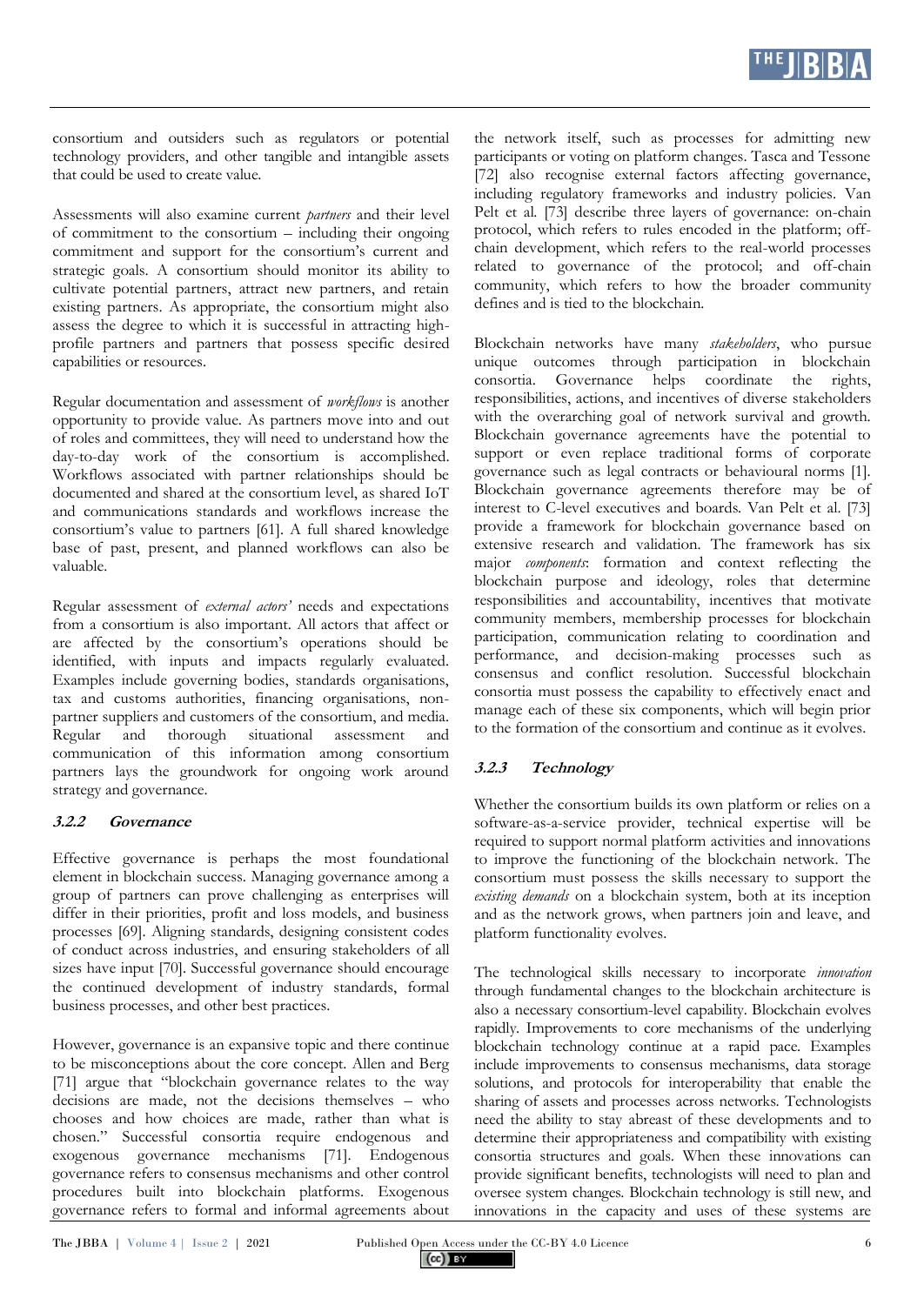

continually introduced. A consortium needs the ability to understand how such innovation might enable or constrain the achievement of its strategic vision and develop plans to respond and adapt accordingly.

# **3.2.4 Strategic**

Effective consortia need a shared strategic vision and mission to ensure success. Ongoing effectiveness requires the ability to manage and redesign the ecosystem's mission, respond to ecosystem learning, and adapt to environmental changes. Successful deployment of blockchain solutions "requires a shift to thinking in terms of the ecosystem" and a mindset that "allows organisations to move beyond what's traditionally possible for them within the confines of their own vertically integrated operations" [66]. A consortium must possess strategic capabilities to manage performance at the ecosystem level.

Strategic factors that influence the success of a blockchain consortium are many and varied. The consortium needs the capacity to *sense opportunities and risks*, which may include the introduction of competing consortia, partners joining and leaving the network, evolution of trade or industry standards, or new regulations. Consortia without the ability to respond to these risks will struggle to succeed within a rapidly changing marketplace. Working with IT, strategists can benefit from regularly scanning the environment for technological developments in blockchain and related technologies. The integration of IoT and artificial intelligence for writing and analysing records may promote the goals of the consortium and its stakeholders. Strategists should also foresee potential benefits that arise as the network scales and plan to translate into financial returns. Revenue-generating opportunities and new ways to monetise data should be anticipated and explored. Lessons can be learned from new use cases in related, or unrelated, contexts that have parallel sets of goals and constraints.

Successful consortia not only need to manage risk and seek out new opportunities; they need to be able to *reconfigure* the consortium accordingly. Effective digital transformation and dynamic learning capabilities enable blockchain participants to effectively form and execute strategies to capitalise on emerging risks and opportunities. Effective change management will require collaboration and coordination with consortium stakeholders about shifts in situational assessment, governance, and technology. Communication with consortium stakeholders will be crucial as changes are proposed with shifts in responsibilities and impact [74].

The success of a consortium hinges on its ability to create value for its participants, the broader ecosystem, and its partners. A consortium's ability to *evaluate* both network and individual member outcomes is of crucial importance. While the value proposition is addressed before a company decides to participate, evaluation mechanisms must be in place to determine whether the project lives up to expectations for costs and value creation. These evaluations inform the need for changes in governance and direct collaboration with other partners. Naqvi and Hussain [58] outline a process for blockchain evaluation based on widely accepted, evidencebased research and evaluation processes. They suggest effective evaluation comes from a clear definition of the problems to be addressed and a critical evaluation of both existing solutions and the new system at the initiation of the blockchain project [58]. Ongoing analysis of project performance provides evidence that can be assessed by current stakeholders as well as by independent evaluators.

#### **3.3 Outcomes**

Participation in blockchain consortia provides a broad range of outcomes for both individual participants and the broader ecosystem. We separate these outcomes into three categories. The first is partner operations, which refers to direct effects of the blockchain on day-to-day activities. The second is partner impacts, which are the longer-term financial and other impacts enabled by participation in the consortium. Third is ecosystem value. The ecosystem itself, with its growing database of blockchain transactions and network participation, generates value in a number of ways.

#### **3.3.1 Partner Operations**

Exploring the whole range of direct and indirect benefits and costs is essential for understanding the potential or realised value of an enterprise blockchain for its participants. Commonly discussed benefits include increased efficiency, reduced costs and risks, and enhanced customer experience [74].

*Process improvements* are often the driver for blockchain implementation and participation. The ability to track each action in a workflow renders processes visible and creates opportunities for improvement. Evaluation of potential blockchain benefits often begins with the identification of pain points and frictions. The potential for an accurate, agreedupon transaction record to reduce paperwork-processing dispute resolution is a common source of improvement, as is the disintermediation resulting from reduced need for external verification. Similar to the implementation of ERP systems, participation in blockchain consortia encourages companies to reengineer their business processes for the blockchain environment [75].

A focus on *business integration* encourages participants in an enterprise blockchain to re-think and reengineer both external and internal company processes [56]. In some cases, consortium participation enables processes to be shared or outsourced. For example, when one blockchain partner performs a "Know Your Customer" analysis to comply with anti-money laundering regulations, other partners can rely on that analysis and avoid incurring additional costs to trade with the customer. The adoption of industry best practices through process standardisation provides another opportunity for performance improvement [75].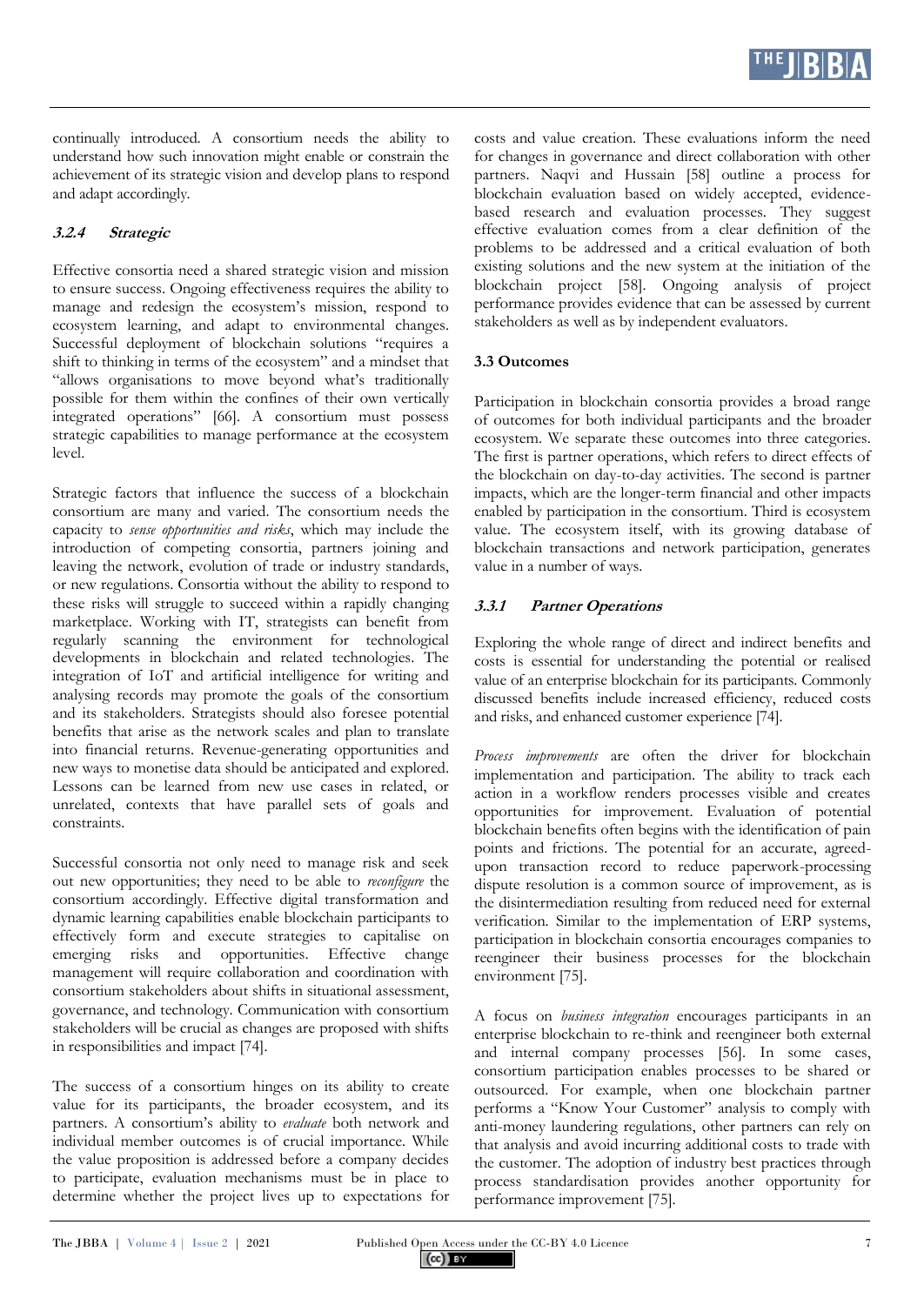*Security* enhancements available in blockchain environments further affect operations for many partners. Data, digital assets, and intellectual property can be secured and authenticated using cryptography, and consensus models reduce the potential for destruction or alteration of information [29, 30]. Decentralised identity functionality enables enhanced privacy for customers, employees, and transacting partners. It also enhances opportunities to minimise sensitive data collected and stored and reduces the need to secure such data. The level of cybersecurity maturity among participants increases through the validated provenance of all intercompany transactions recorded on the blockchain. In some cases, such agreements can be executed automatically [18].

### **3.3.2 Partner Outcomes**

Blockchain use cases vary in their objectives and significance for blockchain partners. In some cases, blockchain solutions are integral to firm strategy. In other cases, they lead to economic outcomes, new or reformed relationships with consortium partners, and environmental and social impacts.

*Strategic* benefits can be gained in a number of ways. Adoption of blockchain technologies may contribute to reputational effects, as firms may be seen as forward-thinking or they may affect the firm's strategic goals directly. Yuthas et al. [6] provide examples of companies that have strengthened strategic capabilities in several ways. Some partners have built upon existing capabilities, for example, by using provenancebased systems to validate product claims. Others have built blockchain-specific capabilities such as developing expertise or consortium governance that can extend to future projects. Consortium platforms have also been used to share data and strategic resources, leading to the development of new projects and strengthened partner relationships.

Economic benefits arise through a variety of avenues. Operational improvement derives from reduced costs through the elimination of processes and intermediaries, or enhanced efficiency through process performance and reduced risk. Improvements in transparency and visibility improve planning and increase predictability in ways that enhance asset utilisation and delay the need for new capital investments [26, 44]. Improvements in service responsiveness and quality that result from redesigned processes can increase revenue by attracting new customers and reducing turnover. New products and business models can help partners to serve new markets or enhance services to existing markets. All of these changes allow firms to create and capture new sources of value.

*Relational* outcomes realised through ties between partners are established or strengthened through strategic collaborations [76]. Consortium participants may collaborate in a variety of ways. Smart contract-based business arrangements reduce the cost associated with establishing and maintaining trust with trade partners and improve relationships at the firm level [75]. The blockchain-driven redesign of business processes can also facilitate new relationships at the firm level. Participation in consortium-level initiatives can build relationships as members work together to resolve governance and technological issues. Strategic alliance experience suggests that relationships formed through one project can carry over to other collaborative efforts.

*Environmental and social* outcomes also result from blockchain efficiencies. Reduced use of paper resulting from increased digitalisation is a small but not trivial example of creating more sustainable business operations. Outcomes will vary by firm and industry, but can be significant. For example, the Digital Shipping Container Association (DCSA) is developing standards for a system that will help carriers move away from "hurry up and wait" itineraries towards reaching ports just in time to unload. This change has the potential to significantly reduce excessive use of fuel and, in turn, greenhouse gas emissions [77]. Digitalisation and blockchain-enabled connectivity in the maritime sector can be pivotal in reducing the industry's collective carbon footprint [78].

# **3.3.3 Ecosystem Value**

Blockchain systems also create outcomes at the ecosystem level, providing potential benefits for all consortium members. Blockchain partnerships can take many forms, including relational agreements among participants and for-profit entities. Regardless of the specific form, a consortium will incur costs of operations and generate value at the ecosystem level, some of which can be distributed to partners.

Forrester's Total Economic Impact model identifies basic elements of *direct economic benefits* from blockchain systems in a study commissioned by IBM [79]. Costs of delivering a blockchain solution include costs of the pilot phase, costs of bringing the solution to commercial scale, and the ongoing costs of maintaining the system. Benefits to the blockchain provider or ecosystem include fees for joining the network, ongoing membership fees, and transaction and contract execution fees paid by partners for using the system.

Participation in blockchain consortia requires companies to shift focus away from capturing value through competition and towards the *systemic benefits* provided by collaboration. The collaboration supported by an enterprise blockchain can provide value to all partners by providing access to new, authenticated, and vetted trading partners on the network. Although these benefits are realised by individual companies, they are created by the consortium. Blockchain systems provide access to technological capabilities that may otherwise be unavailable to individual firms, particularly small producers that can pay membership and transaction fees but do not possess advanced skills or technology. Ecosystems enable sharing and reduction of regulatory, compliance, and lobbying costs as well as the costs of developing and implementing standards.

Improvements in performance for ecosystem partners provide additional benefits for partner stakeholders. Customers, for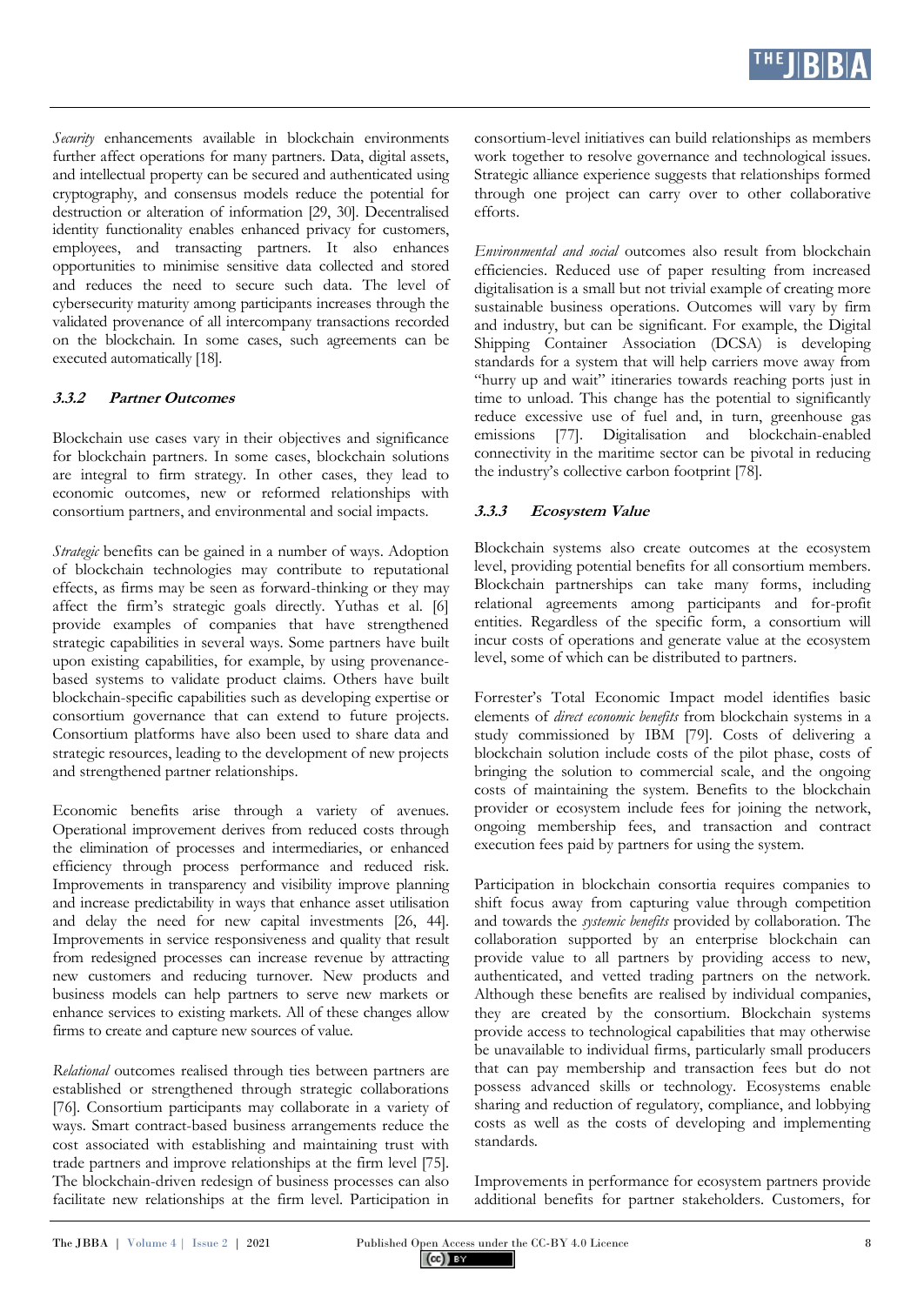example, will ultimately benefit from increased efficiency and quality. Ecosystem success may likewise be associated with improved utilisation of assets and reduced waste across the network. This can provide both economic and environmental benefits as the footprint for the production and delivery of goods is decreased [80].

#### **4. Conclusion**

Companies are investing heavily in exploring blockchain technologies, and industry projections suggest a rapid growth of these technologies in numerous verticals. For this vision to be realised, business capabilities must catch up to technological capabilities. Business processes must be redesigned to take advantage of the many benefits the technology can provide. Organisations and their leaders must learn to effectively form and govern consortia and associated relationships.

The consortium capabilities framework presented in this chapter provides an overview of core business elements that can promote blockchain success. By developing and employing these capabilities at the firm and network levels, consortia can better realise the promise of this still-new technology. This framework fills a current void in the literature by providing a practical set of guidelines for companies and consortia to consider when building and maintaining their networks.

#### **Competing interests**

*None declared.*

#### **Ethical approval** *Not applicable.*

**Author's contribution**

#### *Kristi Yuthas, Matt Kaufman, and Stanton Heister are responsible for writing the manuscript, collecting data, proofreading, etc.*

#### **Funding**

*Not applicable.*

#### **Acknowledgements**

*Publication of this article in an open access journal was funded by the Portland State University Library's Open Access Fund.*

#### **References**

- [1] Fabrice Lumineau, Wenqian Wang, and Oliver Schilke, "Blockchain Governance—A new way of organizing collaborations?" Organization Science, 2020.
- [2] S. Davidson, P. De Filippi, and J. Potts, "Blockchains and the economic institutions of capitalism," The Journal of Institutional Economics, vol. 14, (4), pp. 639–658, 2018.
- [3] A. Dutra, A. Tumasjan, and I. M. Welpe, "Blockchain is changing how media and entertainment companies compete," MIT Sloan Management Review, vol. 60, (1), pp. 39–45, 2018.
- [4] M. A. Engelhardt, "Hitching healthcare to the chain: An introduction to blockchain technology in the healthcare

sector," Technology Innovation Management Review, 7, (10), 2017.

- [5] M. Janssen, V. Weerakkody, E. Ismagilova, U. Sivarajah, and Z. Irani, "A framework for analysing blockchain technology adoption: Integrating institutional, market and technical factors," International Journal of Information Management, vol. 50, pp. 302–309, 2020.
- [6] Kristi Yuthas, Yolanda Sarason, and Asad Aziz, "Strategic value creation through enterprise blockchain," The Journal of The British Blockchain Association, 4, (1), pp. 3–10, 2021.
- [7] K. W. Prewett, G. L. Prescott, and K. Phillips, "Blockchain adoption is inevitable—Barriers and risks remain," Journal of Corporate accounting & finance, vol. 31, (2), pp. 21–28, 2020.
- [8] F. Werner, M. Basalla, J. Schneider, D. Hays, and J. Vom Brocke, "Blockchain adoption from an interorganizational systems perspective–a mixed-methods approach," Information Systems Management, vol. 38, (2), pp. 135–150, 2021.
- [9] M. Ozturan, I. Atasu, and H. Soydan, "Assessment of blockchain technology readiness level of banking industry: Case of Turkey," International Journal of Business Marketing and Management (IJBMM), vol. 4, (12), pp. 01– 13, 2019.
- [10] D. Ghode, V. Yadav, R. Jain, and G. Soni, "Adoption of blockchain in supply chain: An analysis of influencing factors," Journal of Enterprise Information Management, 2020.
- [11] Elissar Toufaily, Tatiana Zalan, and Soumaya Ben Dhaou, "A framework of blockchain technology adoption: An investigation of challenges and expected value," Information & Management, vol. 58, (3), pp. 103444– 103461, 2021.
- [12] Yogesh K. Dwivedi Hughes, Santosh K. Misra, Nripendra P. Rana, Vishnupriya Raghavan, and Viswanadh Akella, "Blockchain research, practice and policy: Applications, benefits, limitations, emerging research themes and research agenda," International Journal of Information Management, vol. 49, pp. 114–129, 2019.
- [13] R. Ziolkowski, G. Miscione, and G. Schwabe, "Decision problems in blockchain governance: Old wine in new bottles or walking in someone else's shoes?," Journal of Management Information Systems, vol. 37, (2), pp. 316– 348, 2020.
- [14] H. M. Kim, and M. Laskowski, "Toward an ontologydriven blockchain design for supply‐chain provenance," Intelligent Systems in Accounting, Finance and Management, vol. 25, (1), pp. 18–27, 2018.
- [15] D. E. O'Leary, "Configuring blockchain architectures for transaction information in blockchain consortiums: The case of accounting and supply chain systems," Intelligent Systems in Accounting, Finance and Management, vol. 24, (4), pp. 138–147, 2017.
- [16] A. Kumar, R. Liu, and Z. Shan, "Is blockchain a silver bullet for supply chain management? Technical challenges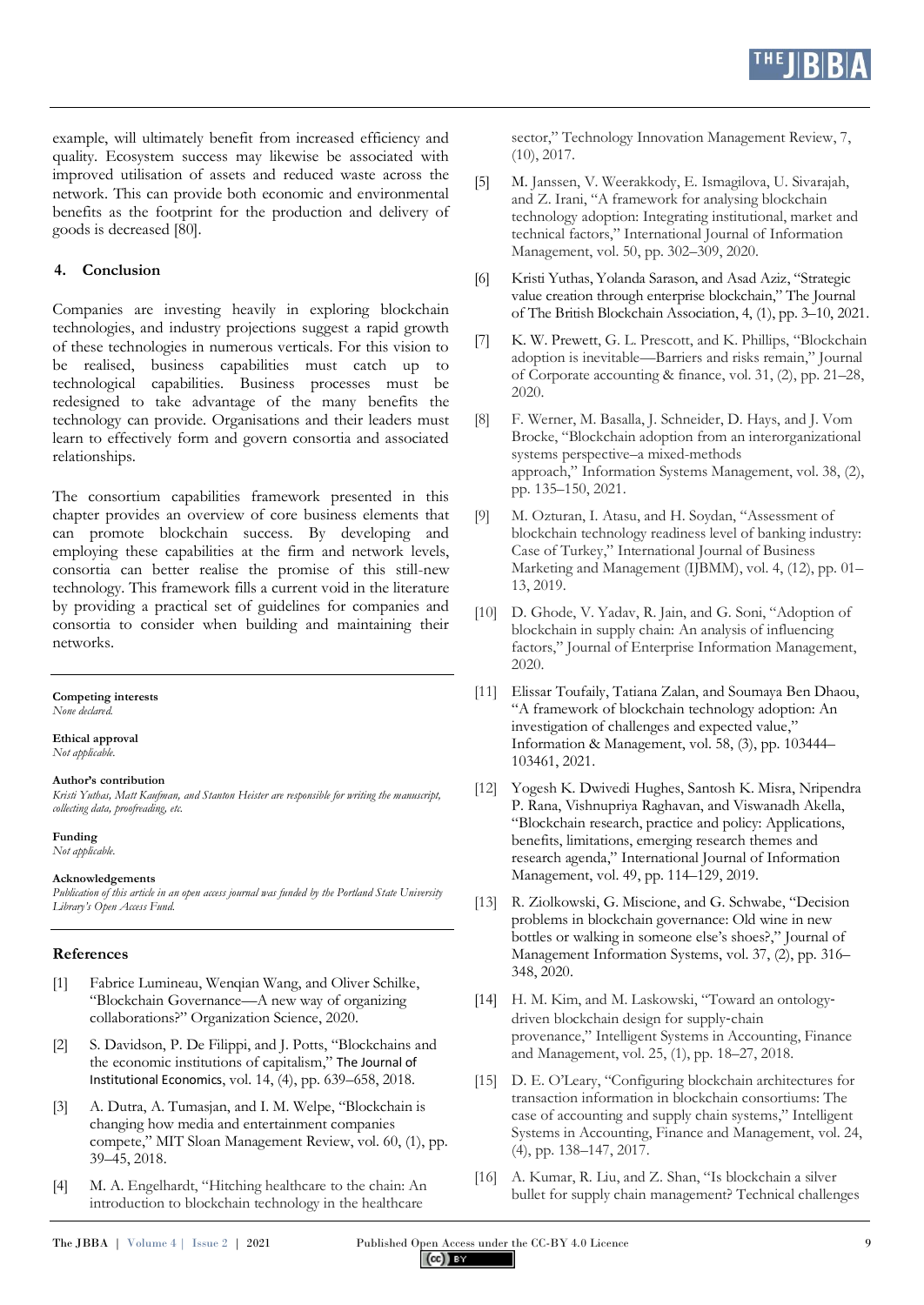

and research opportunities," Decision Sciences, vol. 51, (1), pp. 8–37, 2020.

- [17] S. Rao, A. Gulley, M. Russell, and J. Patton, "On the quest" for supply chain transparency through Blockchain: Lessons learned from two serialized data projects," Journal of Business Logistics, vol. 42, (1), pp. 88–100, 2021.
- [18] J. Dai, and M. A. Vasarhelyi, "Toward blockchain-based accounting and assurance," Journal of Information Systems, vol. 31, (3), pp. 5–21, 2017.
- [19] S. Yoo, "Blockchain based financial case analysis and its implications," Asia Pacific Journal of Innovation and Entrepreneurship, 2017.
- [20] M. O'Dair, and R. Owen, "Financing new creative enterprise through blockchain technology: Opportunities and policy implications," Strategic Change, vol. 28, (1), pp. 9–17, 2019.
- [21] T. Hardin, and D. Kotz, "Amanuensis: Information provenance for health-data systems," Information Processing & Management, vol. 58, (2), p. 102460, 2021.
- [22] J. Mattke, A. Hund, C. Maier, and T. Weitzel, "How an enterprise blockchain application in the US pharmaceuticals supply chain is saving lives," MIS Quarterly Executive, vol. 18, (4), 2019.
- [23] S. Biswas, K. Sharif, F. Li, Z. Latif, S. S. Kanhere, and S. P. Mohanty, "Interoperability and synchronization management of blockchain-based decentralized e-health systems," IEEE Transactions on Engineering Management, vol. 67, (4), pp. 1363–1376, 2020.
- [24] K. Miyachi, and T. K. Mackey, "hOCBS: A privacypreserving blockchain framework for healthcare data leveraging an on-chain and off-chain system design," Information Processing & Management, vol. 58, (3), p. 102535, 2021.
- [25] S. Höhne, and V. Tiberius, "Powered by blockchain: Forecasting blockchain use in the electricity market," International Journal of Energy Sector Management, 2020.
- [26] L. D. Xu, E. L. Xu, and L. Li, "Industry 4.0: state of the art and future trends," International Journal of Production Research, vol. 56, (8), pp. 2941–2962, 2018.
- [27] K. W. Prewett, G. L. Prescott, and K. Phillips, "Blockchain adoption is inevitable—Barriers and risks remain," Journal of Corporate accounting & finance, vol. 31, (2), pp. 21–28, 2020.
- [28] Y. Wang, and A. Kogan, "Designing confidentialitypreserving Blockchain-based transaction processing systems," International Journal of Accounting Information Systems, vol. 30, pp. 1–18, 2018.
- [29] A. Vatankhah Barenji, Z. Li, W. M. Wang, G. Q. Huang, and D. A. Guerra-Zubiaga, "Blockchain-based ubiquitous manufacturing: a secure and reliable cyber-physical system," International Journal of Production Research, vol. 58, (7), pp. 2200–2221, 2020.
- [30] M. Kuperberg, "Blockchain-based identity management: A survey from the enterprise and ecosystem

perspective," IEEE Transactions on Engineering Management, vol. 67, (4), pp. 1008–1027, 2019.

- [31] X. Xu, G. Sun, L. Luo, H. Cao, H. Yu, and A. V. Vasilakos, "Latency performance modeling and analysis for hyperledger fabric blockchain network," Information Processing & Management, vol. 58, (1), p. 102436, 2021.
- [32] A. Carvalho, J. W. Merhout, Y. Kadiyala, and J. Bentley II, "When good blocks go bad: Managing unwanted blockchain data," International Journal of Information Management, 57, p. 102263, 2021.
- [33] H. Song, N. Zhu, R. Xue, J. He, K. Zhang, and J. Wang, "Proof-of-Contribution consensus mechanism for blockchain and its application in intellectual property protection," Information Processing & Management, vol. 58, (3), p. 102507, 2021.
- [34] Y. Zhang, L. Zhang, Y. Liu, and X. Luo, "Proof of service power: A blockchain consensus for cloud manufacturing," Journal of Manufacturing Systems, vol. 59, pp. 1–11, 2021.
- [35] L. W. Wong, L. Y. Leong, J. J. Hew, G. W. H. Tan, and K. B. Ooi, "Time to seize the digital evolution: Adoption of blockchain in operations and supply chain management among Malaysian SMEs," International Journal of Information Management, vol. 52, p. 101997, 2020.
- [36] X. Pan, X. Pan, M. Song, B. Ai, and Y. Ming, "Blockchain technology and enterprise operational capabilities: An empirical test," International Journal of Information Management, vol. 52, p. 101946, 2020.
- [37] J. L. Hartley, and W. J. Sawaya, "Tortoise, not the hare: Digital transformation of supply chain business processes," Business Horizons, vol. 62, (6), pp. 707–715, 2019.
- [38] K. Werbach, and N. Cornell, "Contracts exmachine," Duke Law Journal, vol. 67, p. 313, 2017.
- [39] L. Y. Yeh, P. J. Lu, S. H. Huang, and J. L. Huang, "SOChain: A privacy-preserving DDoS data exchange service over soc consortium blockchain," IEEE Transactions on Engineering Management, vol. 67, (4), pp. 1487–1500, 2020.
- [40] C. Reyes, C., "(Un) Corporate Crypto-Governance," Fordham Law Review, vol. 88, (5), p. 1875, 2020.
- [41] N. E. Vincent, and R. Barkhi, "Evaluating blockchain using COSO," Current Issues in Auditing, vol. 15, (1), pp. A57– A71, 2021.
- [42] P. Tasca, A. Hayes, and S. Liu, "The evolution of the bitcoin economy: Extracting and analyzing the network of payment relationships," The Journal of Risk Finance, 2018.
- [43] R. Olsen, S. Battiston, G. Caldarelli, A. Golub, M. Nikulin, and S. Ivliev, "Case study of Lykke exchange: Architecture and outlook," The Journal of Risk Finance, 2018.
- [44] T. Zheng, M. Ardolino, A. Bacchetti, and M. Perona, "The applications of Industry 4.0 technologies in manufacturing context: A systematic literature review," International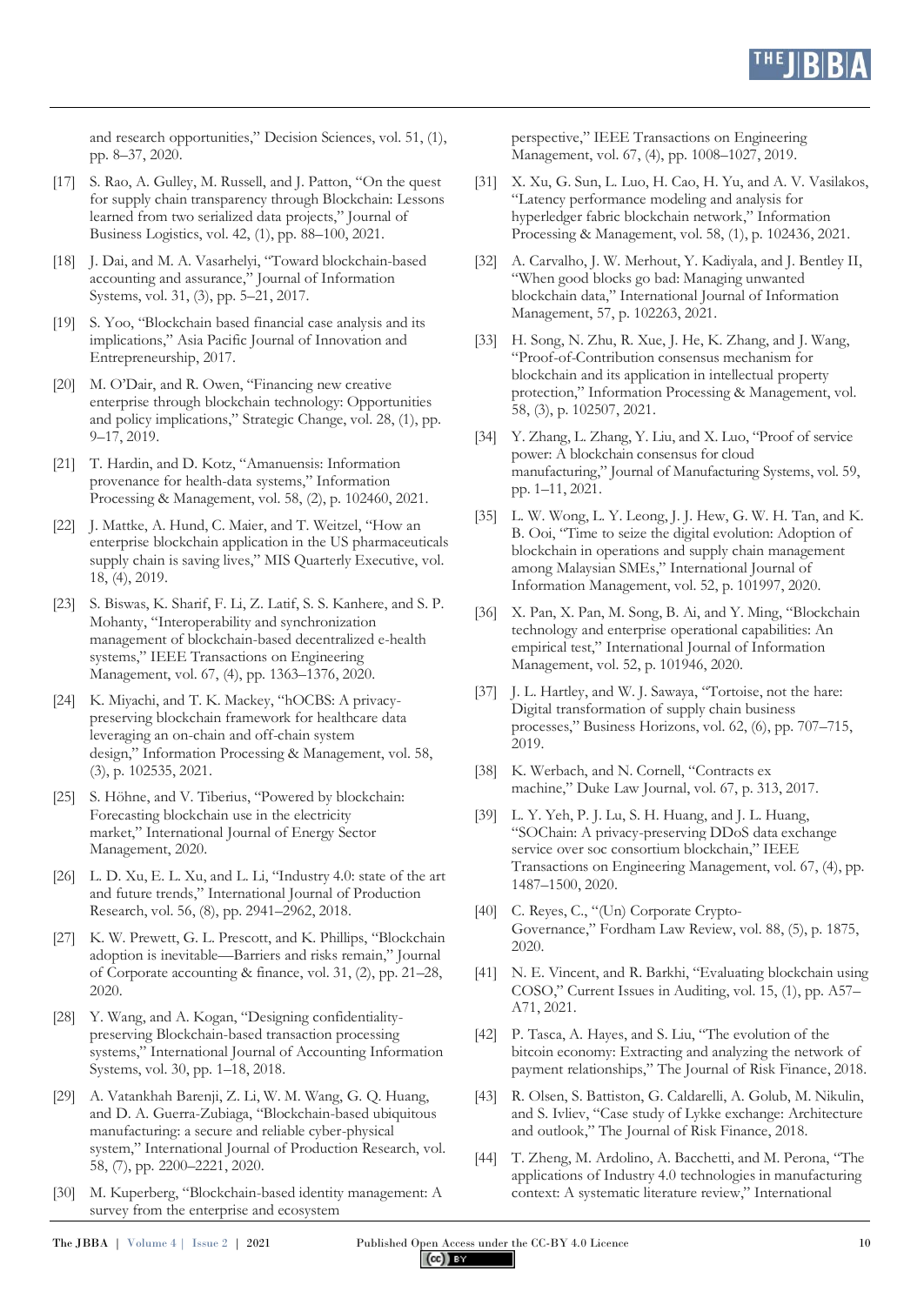

Journal of Production Research, vol. 59, (6), pp. 1922– 1954, 2021.

- [45] S. Guerreiro, "Conceptualizing on dynamically stable business processes operation: A literature review on existing concepts," Business Process Management Journal, 2020.
- [46] M. C. Lacity, "Addressing key challenges to making enterprise blockchain applications a reality," MIS Quarterly Executive, vol. 17, (3), pp. 201–222, 2018.
- [47] L. Zavolokina, R. Ziolkowski, I. Bauer, and G. Schwabe, "Management, governance and value creation in a blockchain consortium," MIS Quarterly Executive, Epubahead, 2020.
- [48] J. Nathan, and B. Jacobs, "Blockchain consortium networks: Adding security and trust in financial services," Journal of Corporate Accounting & Finance, vol. 31, (2), pp. 29–33, 2020.
- [49] G. Schwabe, "The role of public agencies in blockchain consortia: Learning from the Cardossier," Information Polity, vol. 24, (4), pp. 437–451, 2019.
- [50] A. Pólvora, S. Nascimento, J. S. Lourenço, and F. Scapolo, "Blockchain for industrial transformations: A forwardlooking approach with multi-stakeholder engagement for policy advice," *Technological* Forecasting and Social Change, vol. 157, p. 120091, 2020.
- [51] Naseem Naqvi, "Editorial," Journal of the British Blockchain Association, vol. 4, (1), p. 15, 2021.
- [52] M. Swan, Blockchain: Blueprint for a new economy. O'Reilly Media, Sebastopol, CA, USA, 2015.
- [53] A. Tapscott, Blockchain revolution: How the technology behind Bitcoin is changing money, business, and the world. Penguin, New York, NY, 2016.
- [54] M. Iansiti, and K. R. Lakhani, "The truth about Blockchain," Harvard Business Review, vol. 95, (1), pp. 118–127, 2017.
- [55] Staphanie Hurder, Why Enterprise Blockchains Fail: No Economic Incentives. 02 March 2020. Available: https://www.coindesk.com/why-enterprise-blockchainsfail-no-economic-incentives
- [56] L. Pietrewicz, "Coordination in the age of industry 4.0," Economic and Social Development: Book of Proceedings, pp. 264–274, 2019.
- [57] Dante Disparte, "Why enterprise blockchain projects fail," *Forbes* 20 May 2019. Available: https://www.forbes. com/sites/dantedisparte/2019/05/20/why-enterpriseblockchain-projects-fail/?sh=2d271c7a4b96.
- [58] N. Naqvi, and M. Hussain, "Evidence-based blockchain: Findings from a global study of blockchain projects and start-up companies," Journal of the British Blockchain Association, vol. 3, (1), 2020.
- [59] K. Wüst, and A. Gervais, "Do you need a blockchain?" 2018 Crypto Valley Conference on Blockchain Technology (CVCBT). Zug, pp. 45–54, 2018.
- [60] PwC. Blockchain. 6 May 2015. Available: https://www.pwc.co.uk/blockchain.html
- [61] N. Gaur, "Blockchain challenges in adoption," Managerial Finance, 2020.
- [62] T. Jensen, J. Hedman, and S. Henningsson, "How TradeLens Delivers Business Value With Blockchain Technology," MIS Quarterly Executive, vol. 18, (4), 2019.
- [63] L. Hsu, and M. Chen, "Impacts of ERP systems on the integrated‐interaction performance of manufacturing and marketing," Industrial Management & Data Systems, vol. 104, (1), pp. 42–55, 2004.
- [64] O. Andersen, and L. Vogdrup-Schmidt, "Rivals reject blockchain solution from Maersk and IBM," 15 May 2018. Available: https://shippingwatch.com/carriers/Container/ article10602520.ece
- [65] Amin Vafadarnikjoo, and Hadi Badri Ahmadi, and James J. H. Liou, Tiago Botelho, and Konstantinos Chalvatzis, "Analyzing blockchain adoption barriers in manufacturing supply chains by the neutrosophic analytic hierarchy process," Annals of Operations Research, 2021.
- [66] World Economic Forum. Inclusive deployment of blockchain for supply chains: A framework for blockchain interoperability. Geneva: World Ecomomic Forum, 2020. Available: http://www3.weforum.org/docs/WEF\_A\_ Framework\_for\_Blockchain\_Interoperability\_2020.pdf
- [67] IDC. A New IDC MarketScape Assesses Eleven Providers of Blockchain Services. 16 June 2020. Available: https:// www.idc.com/getdoc.jsp?containerId=prUS46572520
- [68] C. Barrera, and S. Hurder, Cryptoeconomics: Designing effective incentives and governance models for blockchain networks using insights from economics. Toronto: Blockchain Research Institute, 2020.
- [69] L. Laidin, K. Papadopoulou, and N. Dane, "Parameters for building sustainable blockchain application initiatives," The Journal of the British Blockchain Association, vol. 2, (1), 2019.
- [70] Global Blockchain Business Council. Global Standard Mapping Initiative (GSMI) 2020. Geneva: Global Blockchain Business Council, 2020.
- [71] Darcy W. E. Allen, and Chris Berg, "Blockchain governance: What we can learn from the economics of corporate governance," Journal of the British Blockchain Association, vol. 3, (1), 2020.
- [72] Paolo Tasca, and Claudio J. Tessone, "Taxonomy of blockchain technologies: Principles of Identification and Classification," *Ledger*, vol. 4, 2019.
- [73] Rowan van Pelt, Slinger Jansen, Djuri Baars, and Sietse Overbeek, "Defining blockchain governance: A framework for analysis and comparison," Information Systems Management, 2020.
- [74] A. Banda, et al., IBM Blockchain: The founders handbook. Armonk: IBM, 2020.
- [75] Shuchih Ernest Chang, Yi-Chian Chen, and Ming-Fang Lu. "Supply chain re-engineering using blockchain technology: A